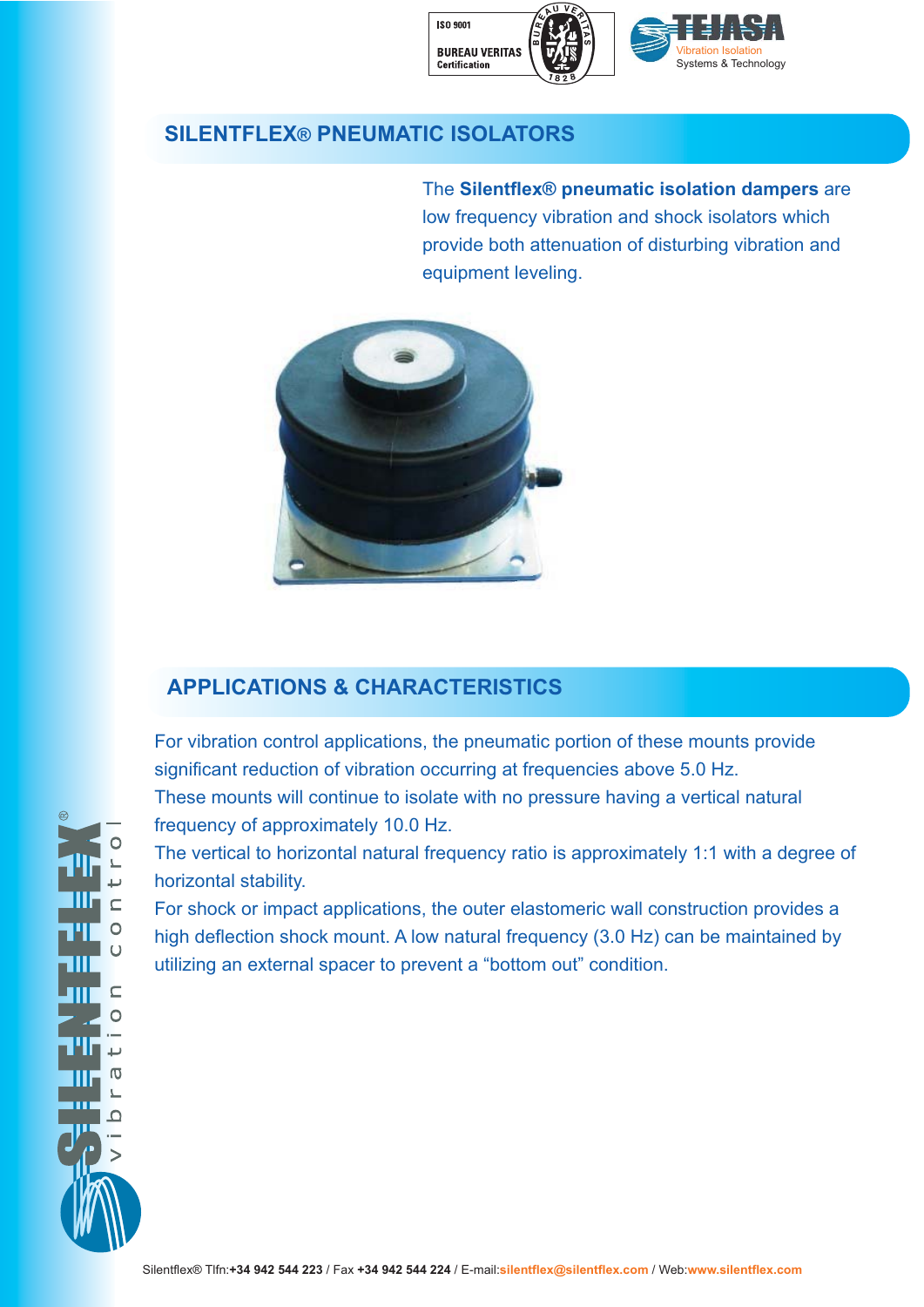



# **CYLINDRICAL**

Shape:



| Referencia | A     | B.     | <b>METRIC</b>   | ØC.   | ØF     | G    | ØH    | IJ   |     | Carga máxima | Peso | Fr. |
|------------|-------|--------|-----------------|-------|--------|------|-------|------|-----|--------------|------|-----|
|            | mm    | mm     |                 | mm    | mm     | mm   | mm    | mm   | mm  | Kg           | Kq   | Hz. |
| 969001-01  | 76.2  | 60.40  | M <sub>10</sub> | 6.90  | 73,20  | 63,5 | 25,4  | 12,7 | 3,2 | 45           | 0,24 | 10  |
| 969001-02  | 106.4 | 88.90  | M <sub>12</sub> | 6,90  | 105,20 | 62,2 | 44,4  | 12,7 | 3,2 | 136          | 0,49 | 10  |
| 969001-03  | 130   | 108.00 | M <sub>12</sub> | 7.40  | 126.70 | 88.9 | 54.1  | 14.2 | 3,2 | 272          | 1,1  | 10  |
| 969001-04  | 174.8 | 152.4  | M <sub>12</sub> | 7.4   | 171.2  | 88.9 | 76.2  | 14.2 | 3,2 | 544          | 1.84 | 10  |
| 969001-05  | 254   | 215.90 | M16             | 14.20 | 245.40 | 88.9 | 138.2 | 14.2 | 4,8 | 1089         | 4    | 10  |
| 969001-06  | 342.9 | 304.80 | M <sub>16</sub> | 14.20 | 338.10 | 88,9 | 190.5 | 14,2 | 4,8 | 2177         | 12   | 10  |
|            |       |        |                 |       |        |      |       |      |     |              |      |     |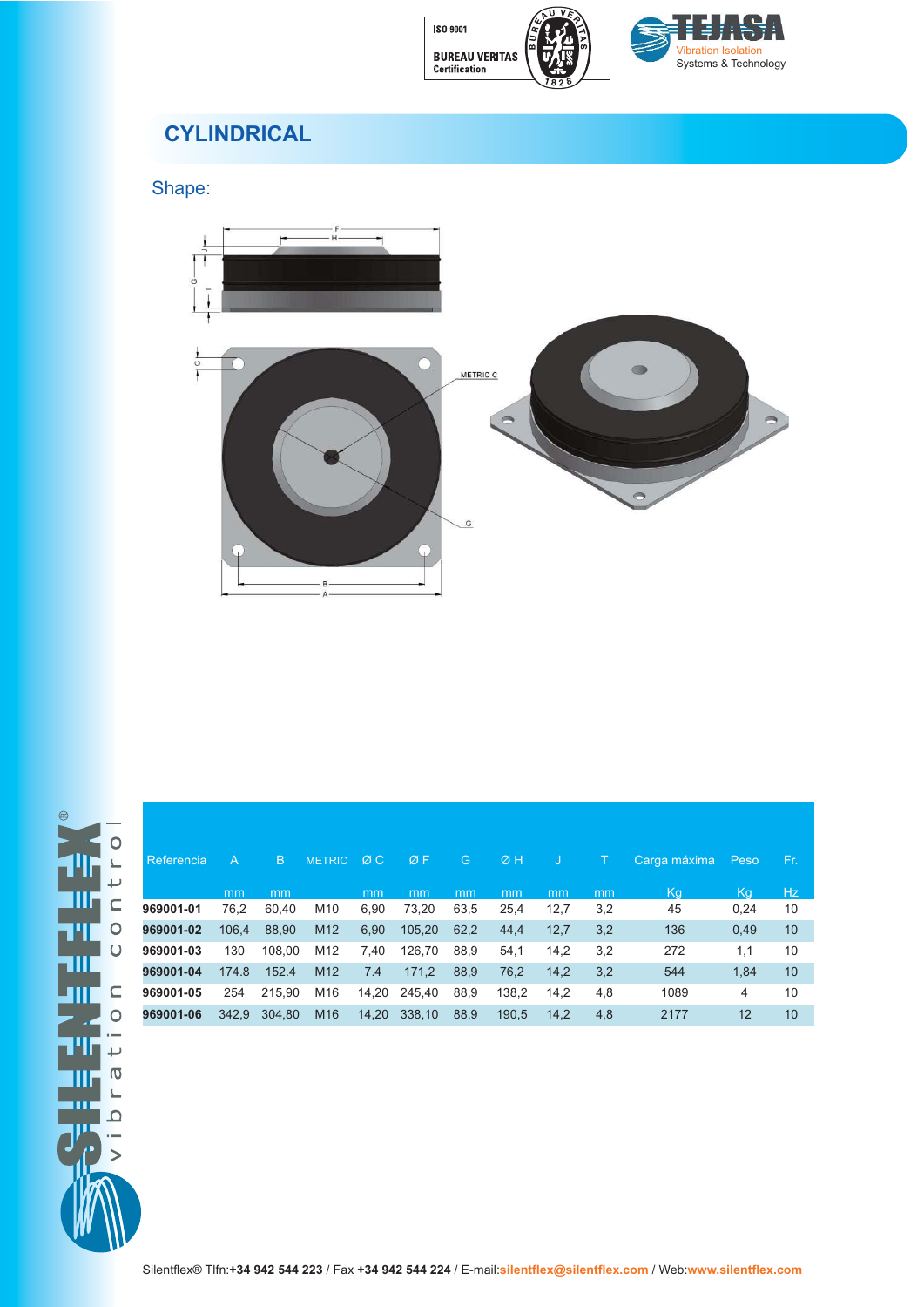

### **INSTALLATION INSTRUCTIONS**

#### **NOTE 1**:

 $\subset$  $\overline{O}$ 

 $\subset$  $\overline{O}$ 

 $\overline{0}$ 

 $\Omega$ 

Do not inflate isolation mounts unless static weight of equipment is placed on the mounts. Equipment foot should cover the entire surface of the mount. If not, a plate of diameter "F" should be placed between the foot and the mount.



**NOTE 2**: Do not use isolation mounts under static loads greater than the indicated maximum (see Chart A).

| <b>Chart A</b> | Static Load (Kg) |
|----------------|------------------|
| 969001-01      | 45               |
| 969001-02      | 135              |
| 969001-03      | 250              |
| 969001-04      | 540              |
| 969001-05      | 1090             |
| 969001-06      | 2160             |

**NOTE 3**: IMPORTANT: Do not pressurize isolation mounts above indicated maximum

pressure in Chart B - Check pressure with pressure gauge.

| Chart B   | <b>Bar</b> |
|-----------|------------|
| 969001-01 | 4.1        |
| 969001-02 | 4.1        |
| 969001-03 | 6.1        |
| 969001-04 | 6.1        |
| 969001-05 | 6.5        |
| 969001-06 | 6.5        |

**NOTE 4**: Deflate isolation mounts before moving or relocating equipment.

**NOTE 5:** Support base of machine should be level within  $+/-$  3mm before inflating isolation mounts